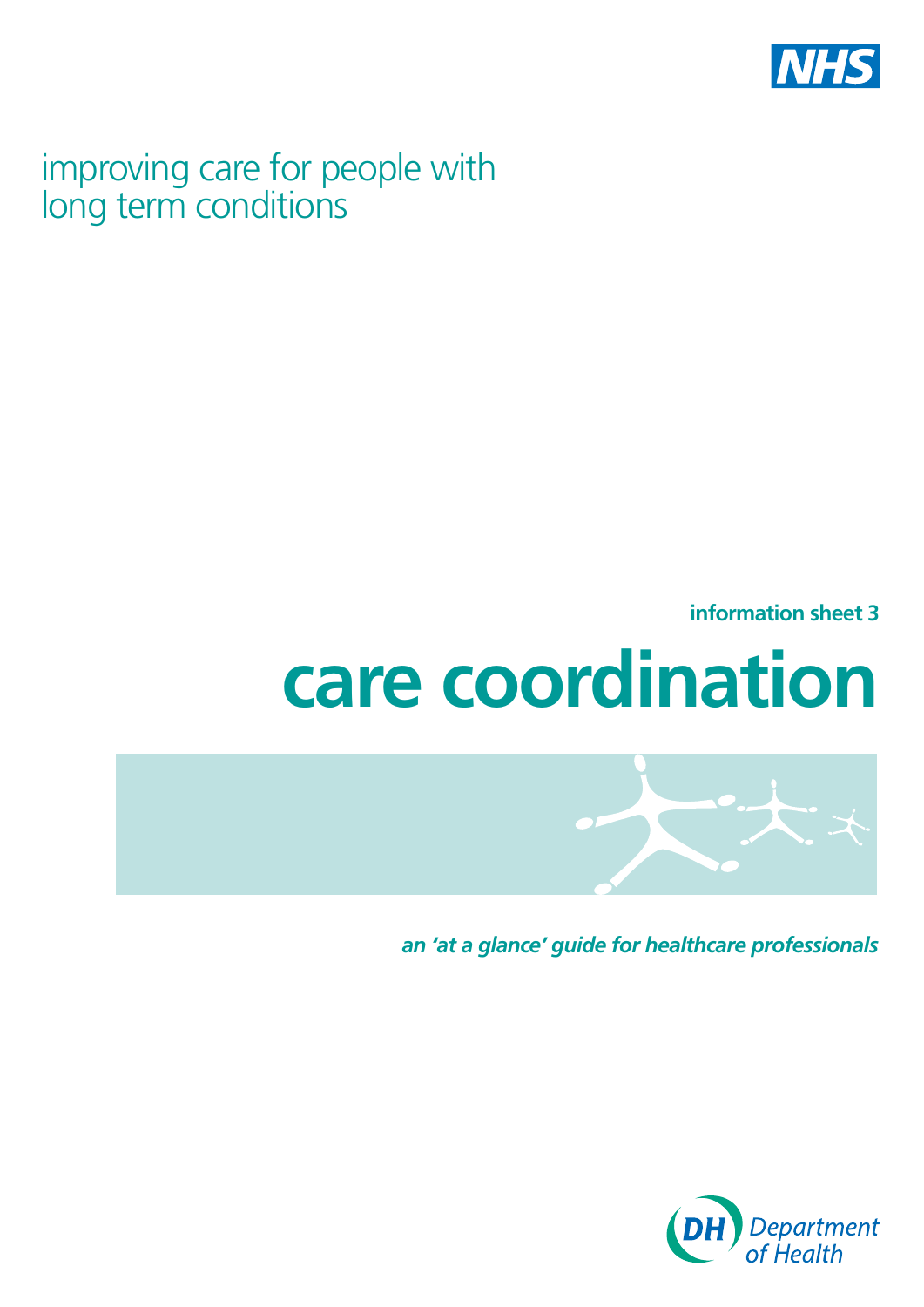# **care coordination**

# **improving care for people with long term conditions**

# **About this information sheet**

It describes the principles of care coordination and how an integrated approach is crucial to effective care delivery.

# **Who should read it?**

Anyone involved in delivery of healthcare to someone with a long term condition, including doctors, nurses, allied health professionals, those delivering personal health budgets and health trainers.

#### **An integrated approach – the importance of team working and care coordination**

Integration of health and social care at both strategic and individual level is critical in delivering effective care planning.

Multidisciplinary team working is crucial to ensure an integrated approach to personalised care planning, especially for those with complex care needs who are more likely to require care from a range of different agencies/health and social care staff.

Collaborative working is also vital to ensure that all staff can deliver high quality care planning services. Although challenging, this also brings opportunities for the workforce in terms of a wider understanding of individual roles and shared learning across organisations.

Language and cultural differences are two of the key barriers to making this happen, but can be overcome – it just requires the will and effort and an acknowledgement that it will not happen overnight.

#### **Care coordination – what is it and who can do it?**

It is important to individuals who have more complex needs that care is coordinated and joined up and that someone leads to make

sure that this happens. For this group, care coordination is very much part of the care planning process **(see information sheets 1**  and 2), together with joint assessment of need. It's also important to acknowledge that the term "care coordinator" may be referred to as different things such as "key worker" and "lead professional". Care coordination is a clearly defined function which assures that the objectives and goals agreed with the individual are achieved through the effective delivery of care by the appropriate agency or provider. This is not a distinct or separate function, and in many cases may already be part of an existing support role.

Care coordination is not an isolated activity but is done as part of being in a team. It works best when there is a clearly identified person undertaking this role within a multidisciplinary team. Everyone in the team knows who the care coordinator is and understands that this is a clear function. The role will usually fall to the person who has led the assessment or the staff member who has the lead in providing care.

### **When is care coordination appropriate?**

Think about the trigger events that could initiate the appointment of a care coordinator. These could include:

- a high number of different staff groups/ agencies involved in supporting the individual;
- where intervention will be required over a long period of time;
- when the level of need increases and multiple services are required;
- those experiencing a high number of unplanned emergency admissions;
- on discharge from hospital.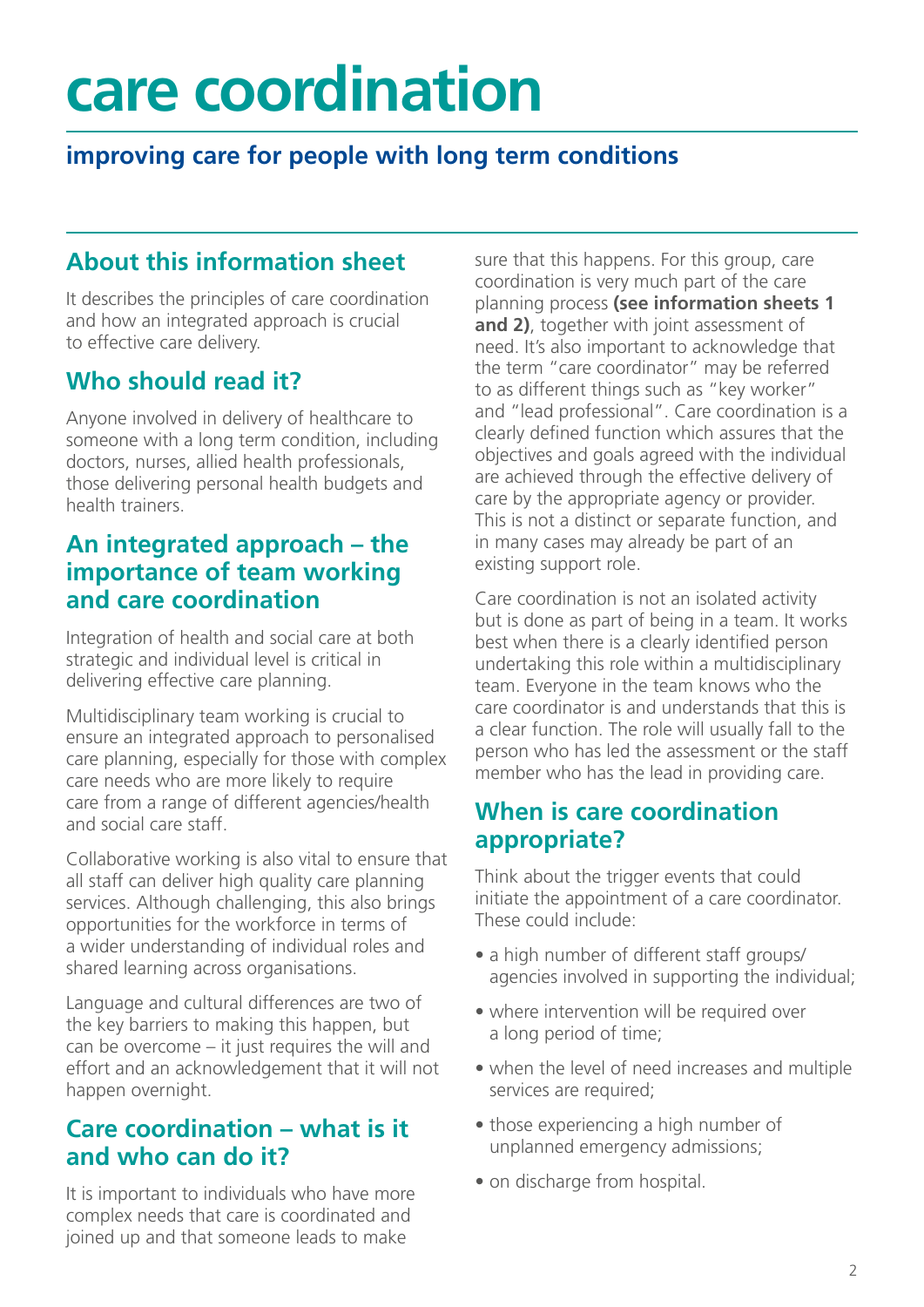**An explicit conversation between healthcare staff and individuals about who the care coordinator is can take place at any given time.** 

The decision making around activity and services to be funded is undertaken by the lead practitioner but the scheduling of these activities and services can be led by the care coordinator.

#### **Consider the need to transfer the care coordinator role when:**

- The current care coordinator is not the most appropriate person.
- The individual or their carer has requested it.
- The professional acting as the care coordinator no longer has any involvement with the individual.

**Care coordination ends when there is agreement from all concerned that the individual's needs are stable and care planning is functioning well.** 

#### **Where is integration working well?**

**Devon PCT**, working in partnership with Devon County Council, already has a well-established integrated team. Their evidence suggests that there are a number of key steps in the process of creating a joint team:

- senior managers in social services and the PCT (and potentially other organisations) agreeing a joint vision for integrated working;
- clear communication of this vision to staff and time taken to listen to concerns that staff may raise;
- joint training;
- joint case management conferences;
- pooled budgets;
- joint management arrangements for both health and social services, with a single line of accountability;
- eventual co-location of staff, once joint working has had time to embed;
- over time, traditional roles replaced with new roles and jointly funded positions.

**The Tremeduna Team.**\* Durham County Council, Sedgefield PCT and Sedgefield Borough Council established an integrated, multidisciplinary locality team some years ago. The following highlights some of the benefits of their approach:

- staff are more understanding and knowledgeable about each other's roles;
- creates shared ownership;
- single assessment process has added value and depth to the final assessment;
- the team has become more innovative;
- this has resulted in an improved service to the individual.



\*Department of Health (January 2008): Raising the Profile of Long Term Conditions Care: A Compendium of Information